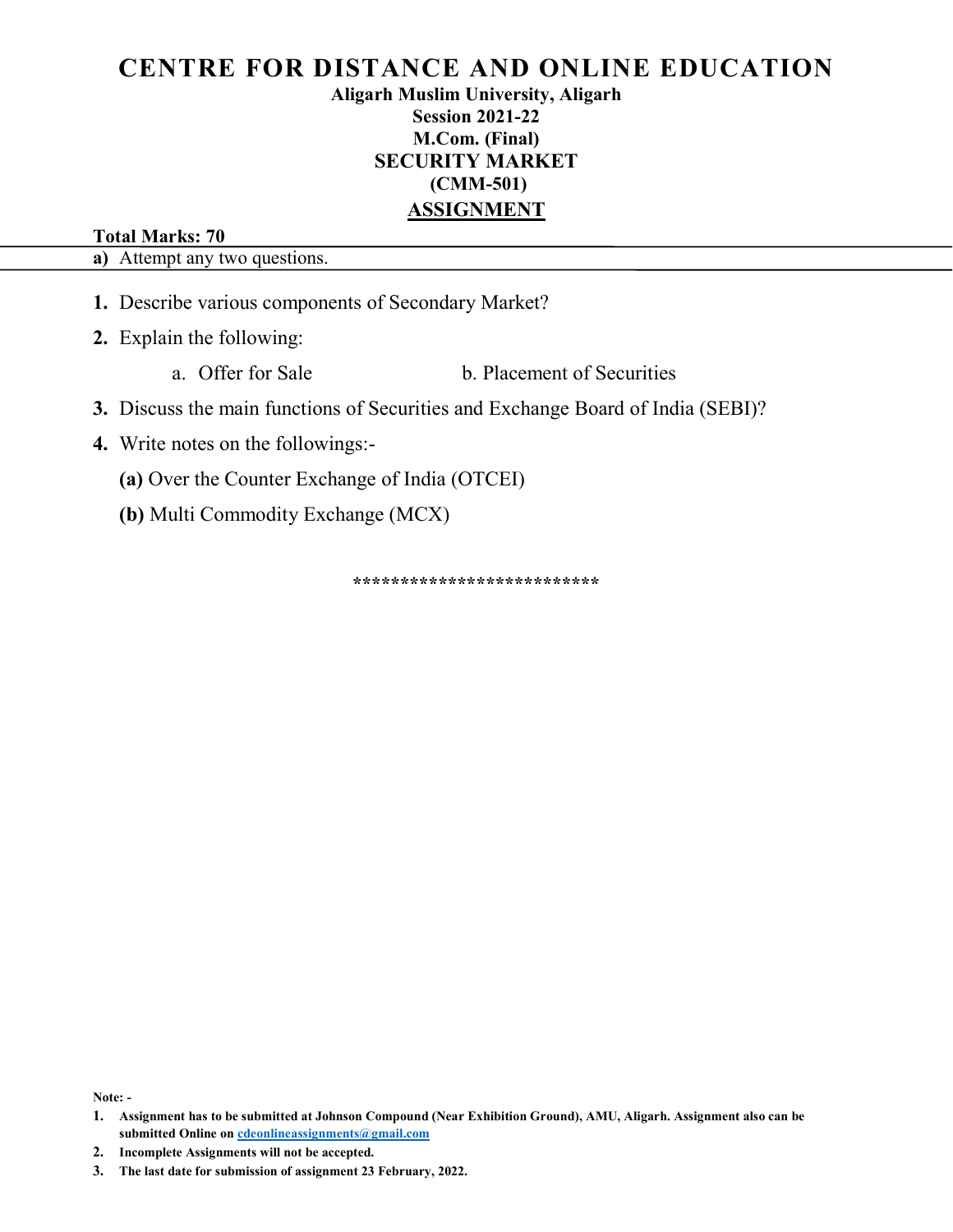### Aligarh Muslim University, Aligarh Session 2021-22 M.Com. (Final) STRATEGIC MANAGEMENT (CMM-502) ASSIGNMENT

#### Total Marks: 70

a) Attempt any two questions.

- 1. What do you understand by Strategic Management?
- 2. Briefly explain three basic task of Board of Directors.
- 3. Elucidate the basic functions of Strategic Human Resource Management.
- 4. What do you mean by Joint Venture? Write various merits and limitations of Joint Ventures.

\*\*\*\*\*\*\*\*\*\*\*\*\*\*\*\*\*\*\*\*\*\*\*\*\*\*

Note: -

<sup>1.</sup> Assignment has to be submitted at Johnson Compound (Near Exhibition Ground), AMU, Aligarh. Assignment also can be submitted Online on cdeonlineassignments@gmail.com

<sup>3.</sup> The last date for submission of assignment 23 February, 2022.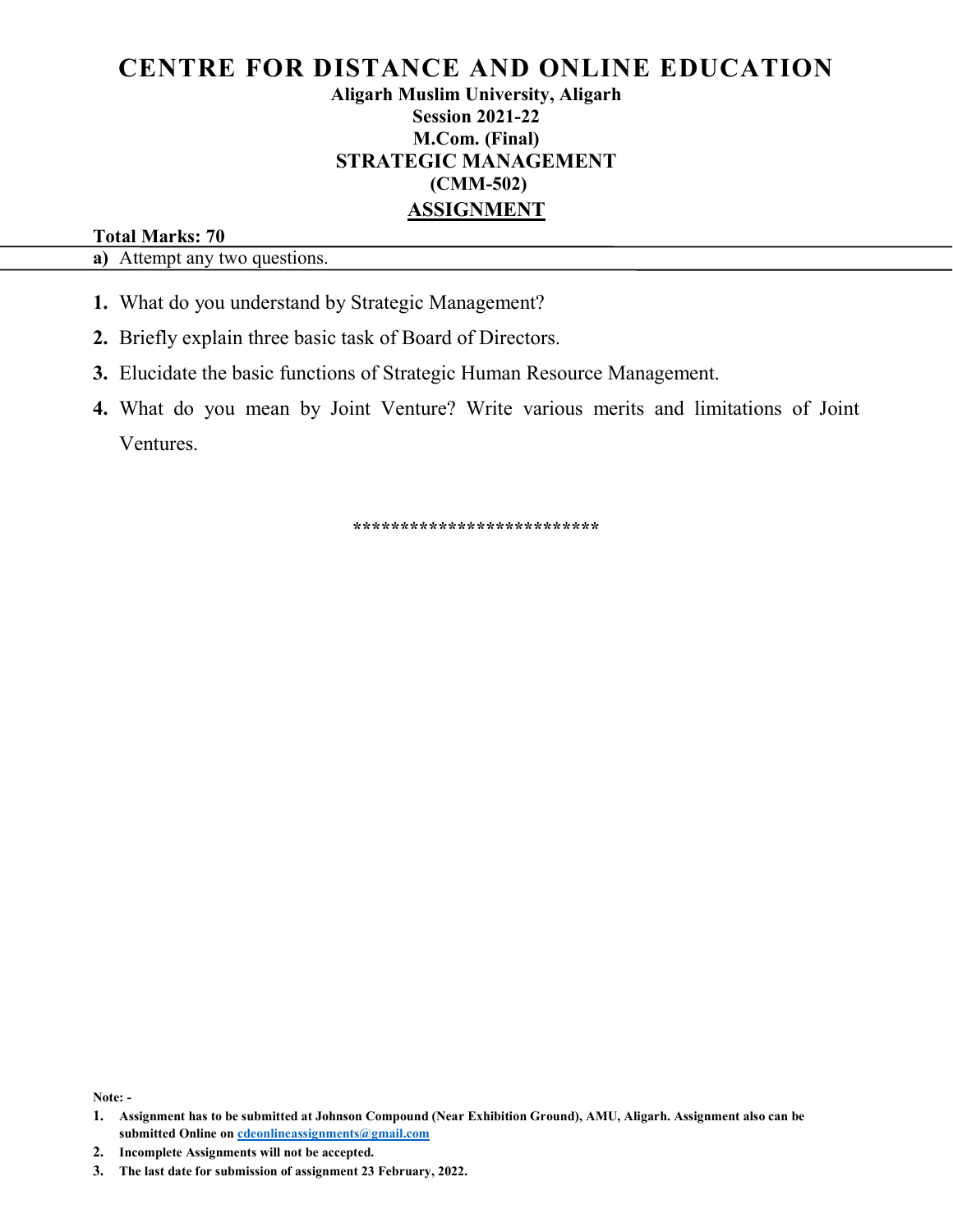### Aligarh Muslim University, Aligarh Session 2021-22 M.Com. (Final) INVESTMENT AND PORTFOLIO MANAGEMENT (CMM-503) ASSIGNMENT

#### Total Marks: 70

a) Attempt any two questions.

1. Write note on the following:

a. Bombay Stock Exchange b. National Stock Exchange

- 2. What are the different types of risk involves in portfolio investments.
- 3. Explain the difference between Capital Market Line and Security Market Line.
- 4. Write a brief note on any two of the following:
	- a. Types of traders in financial markets b. Risk and return trade-off

\*\*\*\*\*\*\*\*\*\*\*\*\*\*\*\*\*\*\*\*\*\*\*\*\*\*\*\*\*\*\*\*\*\*

Note: -

<sup>1.</sup> Assignment has to be submitted at Johnson Compound (Near Exhibition Ground), AMU, Aligarh. Assignment also can be submitted Online on cdeonlineassignments@gmail.com

<sup>3.</sup> The last date for submission of assignment 23 February, 2022.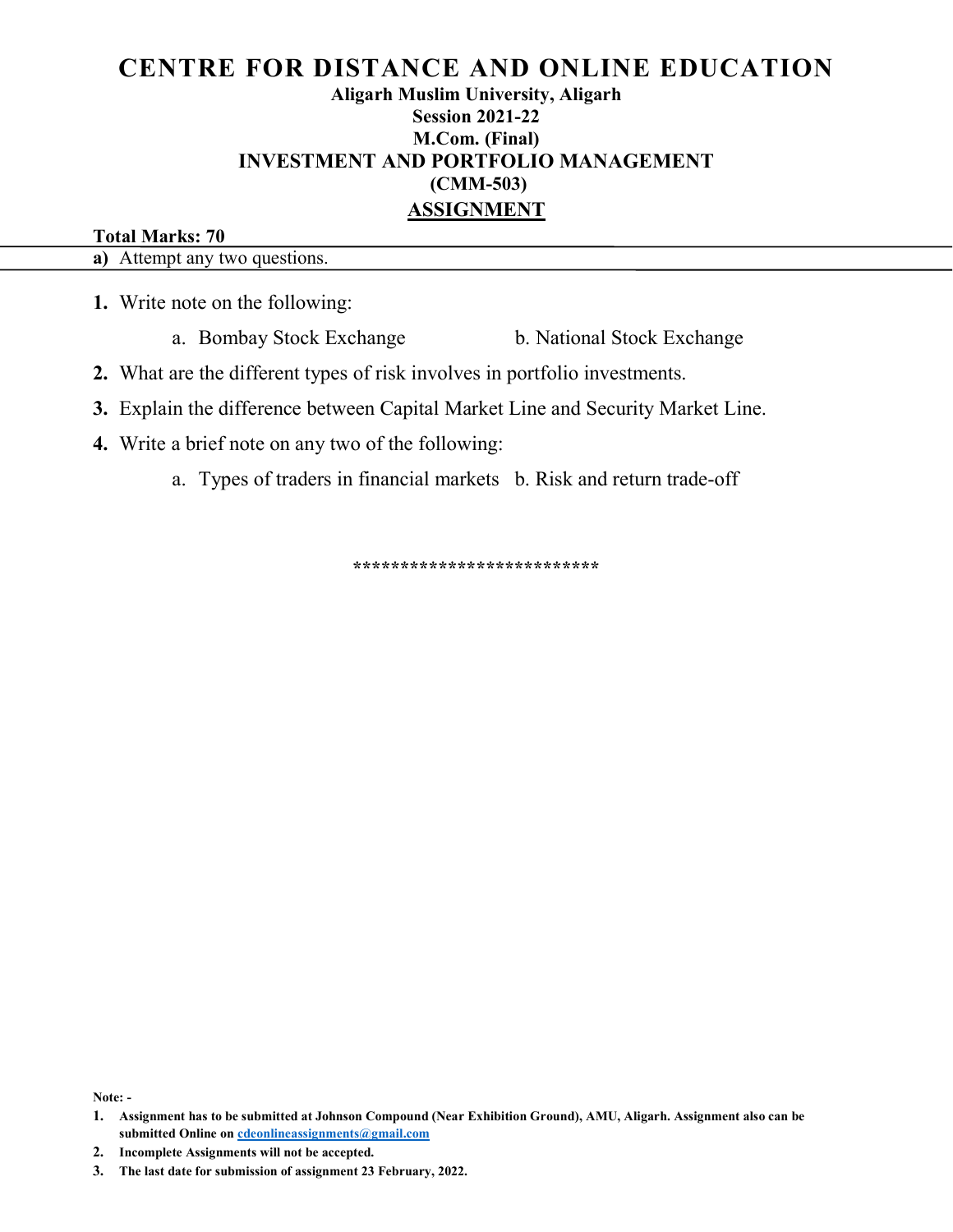### Aligarh Muslim University, Aligarh Session 2021-22 M.Com. (Final) MANAGEMENT ACCOUNTING (CMM-504) ASSIGNMENT

### Total Marks: 70

a) Attempt any two questions.

1. Explain the following terms:

a. Break Even Point b. Cost Volume Profit Analysis

2. What is Budget? Differentiate between Fixed and Flexible Budget.

3. State the various types of liquidity and solvency ratios.

4. Discuss about the important tools and techniques used for financial analysis?

\*\*\*\*\*\*\*\*\*\*\*\*\*\*\*\*\*\*\*\*\*\*\*\*\*\*

Note: -

<sup>1.</sup> Assignment has to be submitted at Johnson Compound (Near Exhibition Ground), AMU, Aligarh. Assignment also can be submitted Online on cdeonlineassignments@gmail.com

<sup>3.</sup> The last date for submission of assignment 23 February, 2022.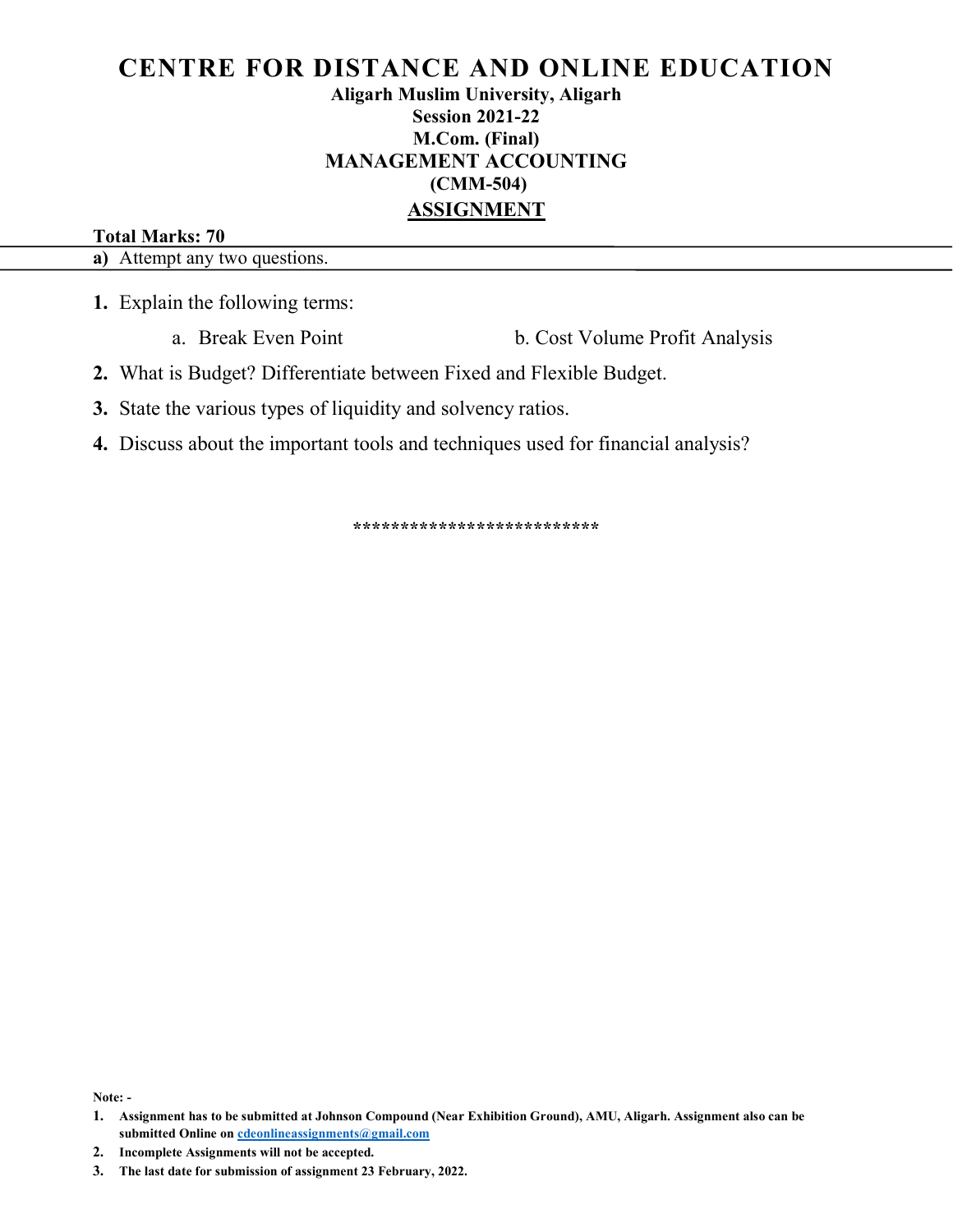Aligarh Muslim University, Aligarh Session 2021-22 M.Com. (Final) INTERNATIONAL FINANCE (CMM-505) ASSIGNMENT

#### Total Marks: 70

a) Attempt any two questions.

- 1. Explain the following:
	- a. Balance of Payment b. Multinational Corporation
- 2. Why Reserves are needed? Explain in Context of managing International liquidity.
- 3. Write note any two of the following:
	- a. International Development Association (IDA)
	- b. Multilateral Investment Guarantee Agency (MIGA)
	- c. Asian Development Bank (ADB)
- 4. Explain the role played by 'International Monetary Fund' in international market.

\*\*\*\*\*\*\*\*\*\*\*\*\*\*\*\*\*\*\*\*\*\*\*\*\*\*

Note: -

<sup>1.</sup> Assignment has to be submitted at Johnson Compound (Near Exhibition Ground), AMU, Aligarh. Assignment also can be submitted Online on cdeonlineassignments@gmail.com

<sup>2.</sup> Incomplete Assignments will not be accepted.

<sup>3.</sup> The last date for submission of assignment 23 February, 2022.